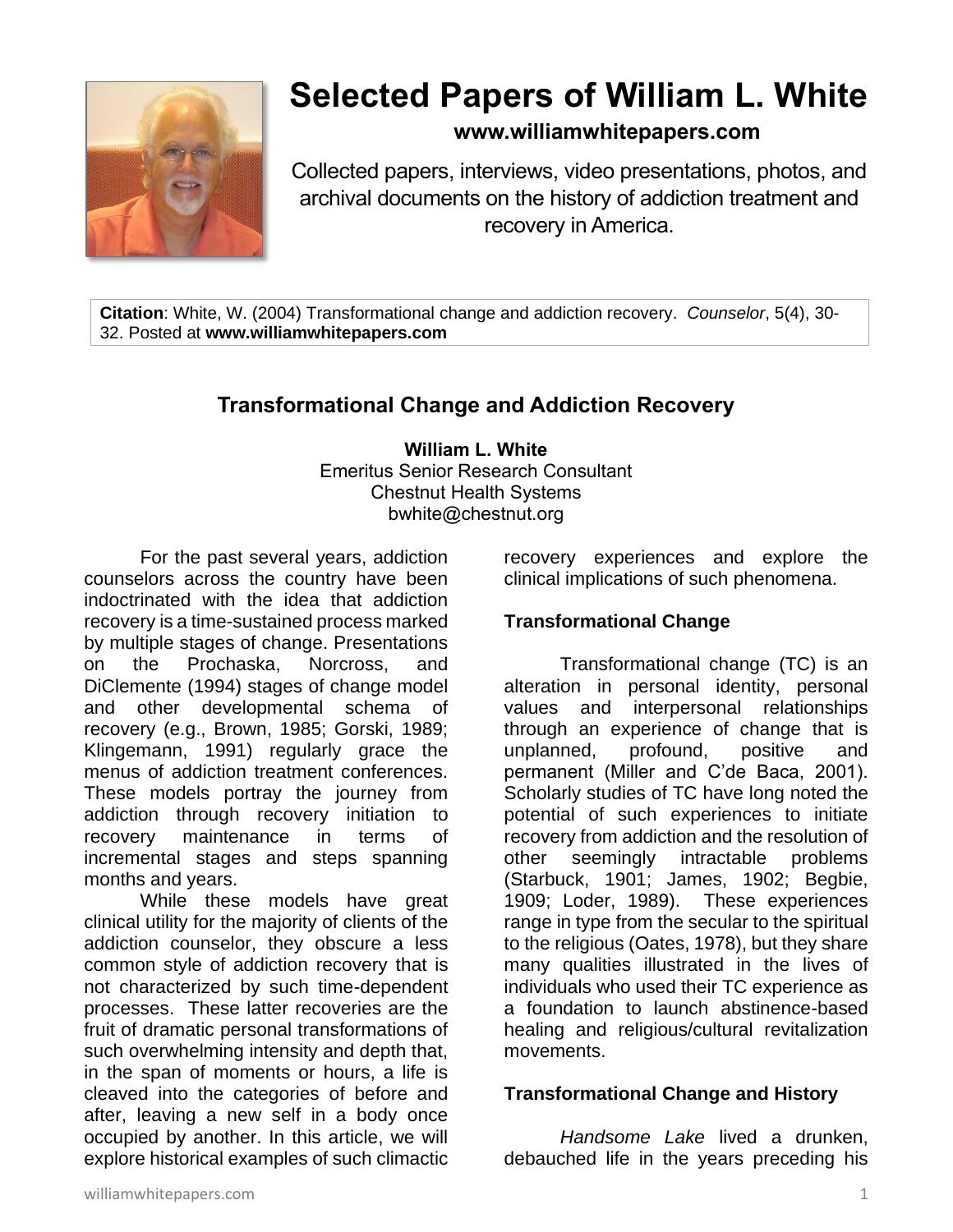apparent death in 1798. During preparations for his funeral, Handsome Lake awoke to report that he had died but that the Great Spirit had restored his life so that he could deliver a message to Indian Peoples. The forever sobered and transformed Handsome Lake led a vibrant cultural and religious revitalization movement that called upon Native Americans to reject alcohol and return to their ancestral traditions (Parker, 1913).

*John Gough* was a confirmed drunkard and brawler (once tried for murder). His life changed when a stranger stopped him on the street and offered to help him recover from his drunkenness and degradation. Something within Gough emotionally broke in response to the stranger's expressions of kindness and confidence in him. His hardened shell collapsed and new possibilities opened before him. He signed a pledge of abstinence and went on to become one of the leaders of the Washingtonian Temperance Society. His charismatic speeches and personal counsel brought thousands of alcoholics into recovery in the mid-nineteenth century (Gough, 1870).

*Jerry McAuley*, an alcoholic and lifelong criminal, was in Sing Sing Prison for highway robbery when he experienced the first of a series of climactic breakthroughs that let to his conversion to Christianity, his recovery from alcoholism, and his calling to help other alcoholics. McAuley opened the Water Street Mission in New York City, the first urban mission that catered to the special needs of the Skid Row alcoholic (Offord, 1885).

*Bill Wilson* did not have a good prognosis for recovery when he was rehospitalized for alcohol detoxification for the fourth time in the fall of 1934. In a moment of desperation, Wilson, a staunch non-believer, cried out within his hospital room, "If there is a God, let Him show Himself!" The room suddenly became ablaze with light, and Wilson was overwhelmed by a Presence and the singular thought that he was now a free man. Wilson never took another drink in his life and went on to co-found a fellowship that brought recovery to millions of alcoholics (Alcoholics Anonymous, 1984).

*Mrs. Marty Mann*, the first woman to achieve prolonged sobriety within AA, also had a TC experience that helped trigger her recovery. Following this climactic experience, she founded the National Council for Education on Alcoholism and went on to become one of the most successful public health reformers in American history (Brown & Brown, 2001).

*Malcolm Little* a.k.a. "Detroit Red" was an incarcerated, cocaine-addicted street hustler whose animosity toward religion was so vociferous that he was nicknamed "Satin" by his fellow inmates. Following exposure to the teachings of the Nation of Islam through his siblings, he experienced a vision in his jail cell of W.D. Fard, the deceased messiah of the Nation of Islam. Following his conversion and new identity, Malcolm X forged a cultural/religious pathway of addiction recovery for African Americans and sparked the dramatic growth of the Nation of Islam during the 1950s and 1960s (Malcom X and Haley, 1964).

What these remarkable stories share in common are recovery-initiating experiences that were unplanned, dramatic and permanent in their effects. Nearly all of the experiences unfolded during a period of isolation and emotional desperation. The source of the transformational change in each case was experienced as coming from outside the self. Each was characterized by physical manifestations, including vivid, nonordinary sensory experience (e.g. visions, voices, trance-like states) that left the recipients questioning their sanity. The experiences were more analogous to a seizure than an insight or decision. Each experience culminated in a deep emotional release, new and profound breakthroughs of understanding, a new sense of purpose in life, and prolonged sobriety. Seen as a whole, these cases were marked by 1) a period of isolation and traumatic discontent, 2) exposure to a message/messenger of hope, 3) a breakthrough experience of remarkable intensity, 4) external validation of the experience, and 5) entrance into a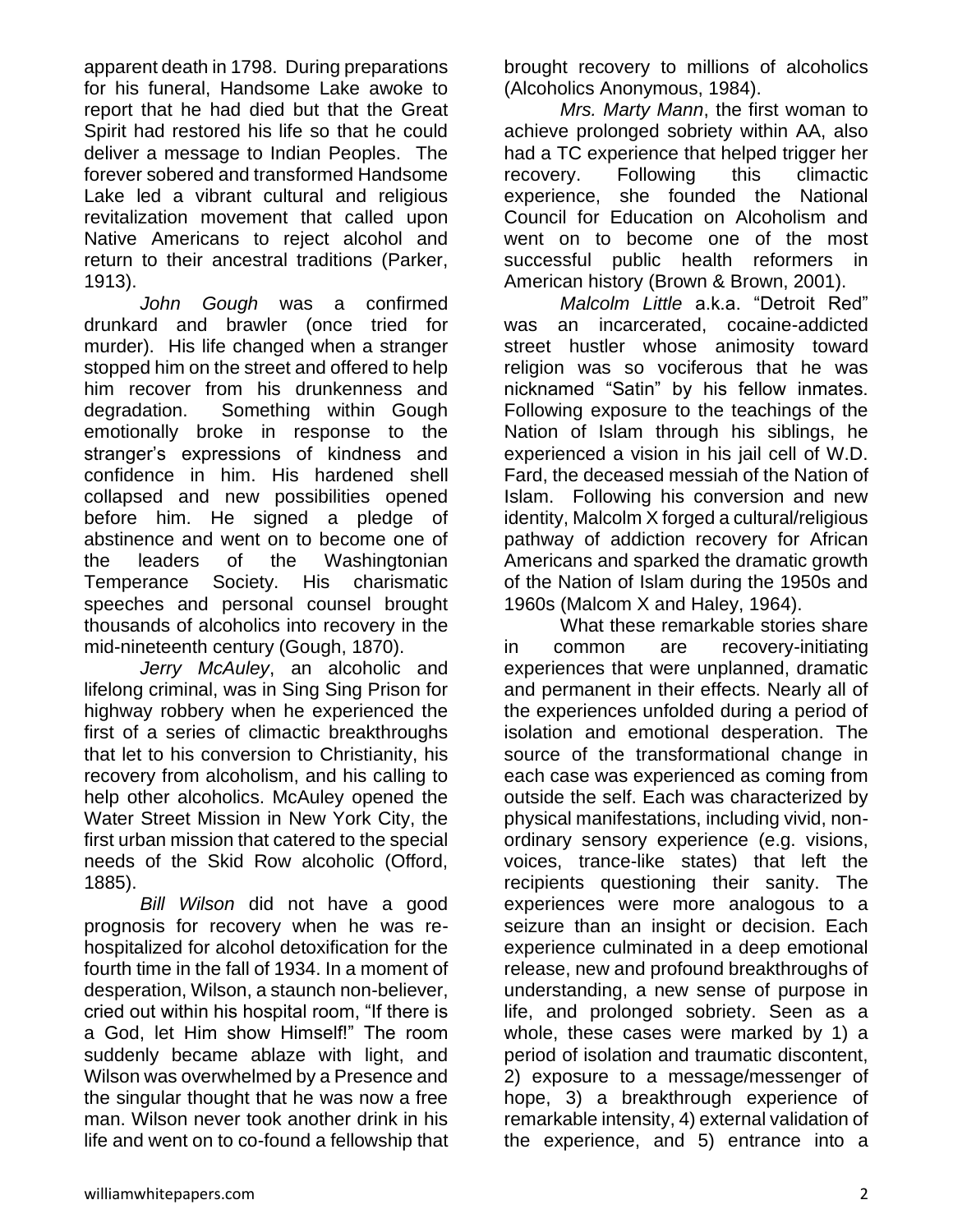community of shared experience (White, in press).

# **Lesson of History**

What are we to make of these stories and their less well-known counterparts. These stories suggest at least five lessons.

- 1. Transformational change is a viable, but poorly understood pathway of addiction recovery. We must be open to the potential for such transformations in the lives of those we serve.
- 2. TC experiences often contain elements that closely resemble, and may be misperceived as, symptoms of psychiatric illness. We must be patient in allowing sufficient time and support to distinguish clinical deterioration from personal metamorphosis.
- 3. Transformational change is characterized by two overlapping experiences, a breakdown and a breakthrough. What many of the above-profiled individuals retrospectively understood was that their addictions were imbedded within irredeemable selves that had to die before their new selves could be born. Recovery is both destructive (the collapse of an indelibly stained self) and creative (the emergence of a new self). This metamorphosis can occur over decades or a span of moments.
- 4. The TC experience has a momentum and trajectory that should not be altered or aborted by professional intervention. William James advises, "When the new centre of personal energy has been subconsciously incubated so long as to be just ready to open into flower, 'hands off' is the only word for us, it must burst forth unaided!" (1902/1985, p. 187).
- 5. The addiction counselor can help nurture and consolidate experiences of transformational change by:
	- heightening client awareness of the incongruity between the idealized and real self,
	- creating opportunities for client isolation and self-reflection,
	- being with a client during the TC experience and assuaging anxieties and fears related to the experience,
	- helping frame the TC experience within a recovery-anchoring personal narrative,
	- facilitating the transition from the TC experience to a sobrietybased identity and lifestyle, and
	- linking the client to a community of shared experience or encouraging the client to build such a community.

The messianic vision and evangelical zeal that are a common aftermath of the transformational change experience have spawned many recovery mutual aid and recovery advocacy movements. Addiction counselors never know when they may be called by history to play the role of midwife in the birth of such movements.

# **A Closing Reflection**

Perhaps there is a broader lesson in all of this. That lesson is that there are brief developmental windows in all of our lives that provide opportunities to change who we are at a most fundamental level. The TC experience serves as a catalyst for addiction recovery, not by removing alcohol and drugs from an otherwise unchanged person, but by birthing a new self in which alcohol and other drugs have no role. We would be well advised to respect the potential for such mysterious, positive processes of change in our clients and in ourselves.

**Acknowledgement**: I would like to thank William Miller whose invitation to write an article on this subject for a special issue of